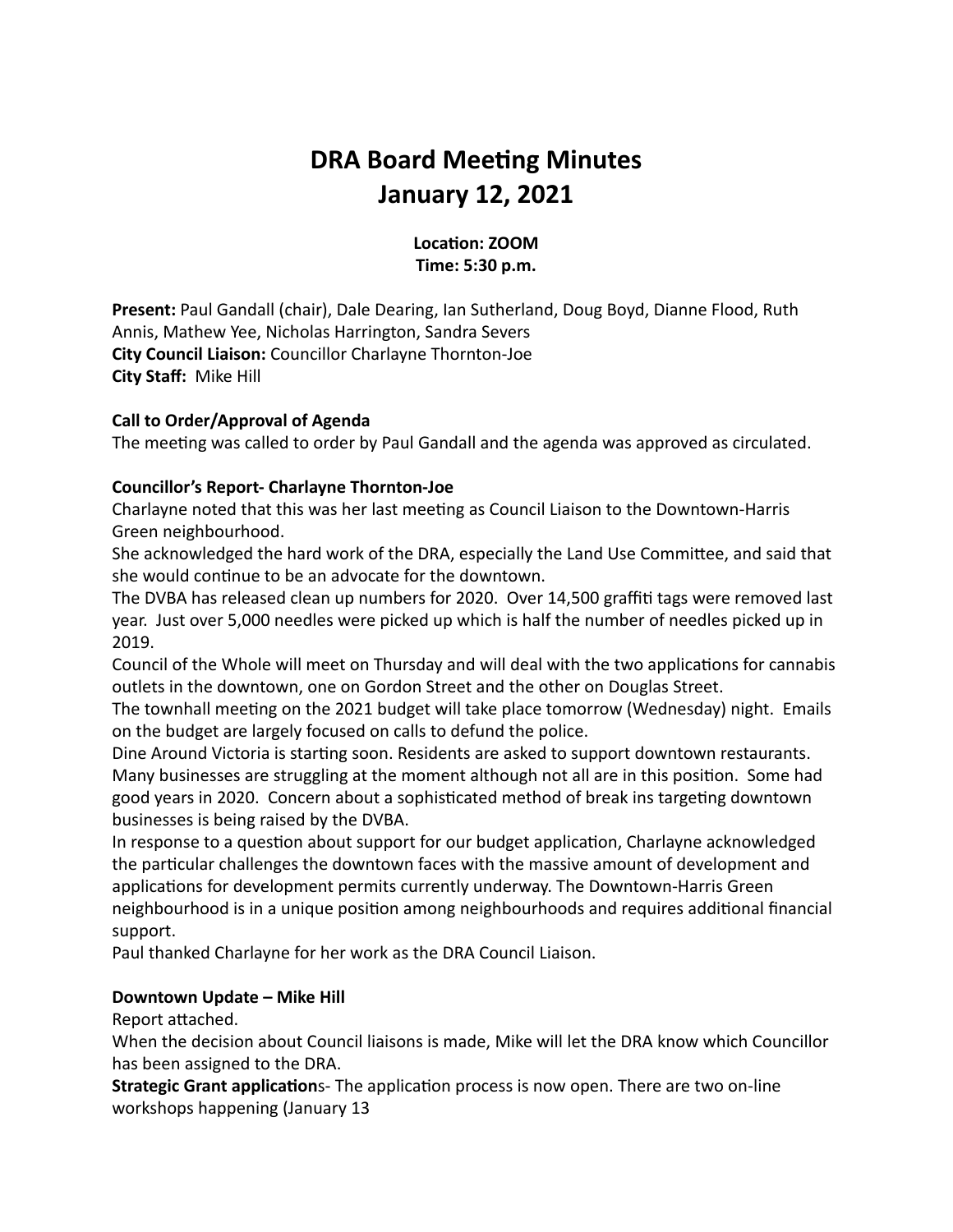$th$  and January 20<sup>th</sup>) to give information about the process and requirements. Dianne will attend one of them on behalf of the DRA.

**Increase in patio seating** – Applications for additional seating from the Churchill and Swans have been received for consideration by staff and Council.

**Neighbourhood Boundaries** – Conversation about the boundaries of neighbourhoods will come forward for discussion in February. There is some talk about extending the southern boundary of the Downtown-Harris Green neighbourhood to include the south side of Fort Street as well as consideration of extending the boundary to include parts of Rock Bay.

### **Business Arising from the Minutes**

None outstanding.

### **AGM Planning**

The AGM is scheduled for February 9<sup>th</sup> via ZOOM. It was agreed that Dale would do a presentation of the new website during the AGM.

The Board agreed that a run through of the AGM agenda would take place on Wednesday, January  $27<sup>th</sup>$  at 5:30 p.m. Paul will send the ZOOM coordinates.

Action: Because the financial statements and the budget need to be reviewed and approved by the Board, Matt will have both ready for presentation at the January 27<sup>th</sup> run through. Action: Committee chairs to have reports to Doug for posting on the website by January 27<sup>th</sup>. Dianne and Sandra agreed to allow their names to stand for re-election to the Board. Ruth indicated that she would not stand for re-election but would continue to represent the DRA to the Humboldt Valley Residents Association. Dianne encouraged Board members to seek out neighbours and others who might be willing to serve as Board members to the DRA.

### **Governance Committee**

Dianne canvassed the Board to see if there was interest in setting aside a three-hour block of me to engage in a strategic planning process. There was general openness to this idea. Action: A time will be set at the Board meeting after the AGM.

### **Questions on Standing Committee Reports**

The Board moved to an *in camera* session for discussion. Charlayne Thornton-Joe and Mike Hill left the meeting. 1) Land Use Committee (LUC) Ian (report attached)

**2) Urban Livability Committee (ULC)** Sandra (report attached)

**3)** Urban Ecology and Agriculture Committee (UEAC)

Nicholas reported that activity in the garden is minimal at the moment. Action: Nicholas will send Matt a budget for the garden to be included in the **2021 DRA budget.**

There is still money outstanding from the TRC event which has been designated for the garden.

Action: Nicholas and Dianne will follow up with Janet Strauss.

### 4) **Communications/Membership Committee (CMC**) Doug

Doug requested newsletter items by Friday. He reminded the Board that it is time to renew DRA memberships.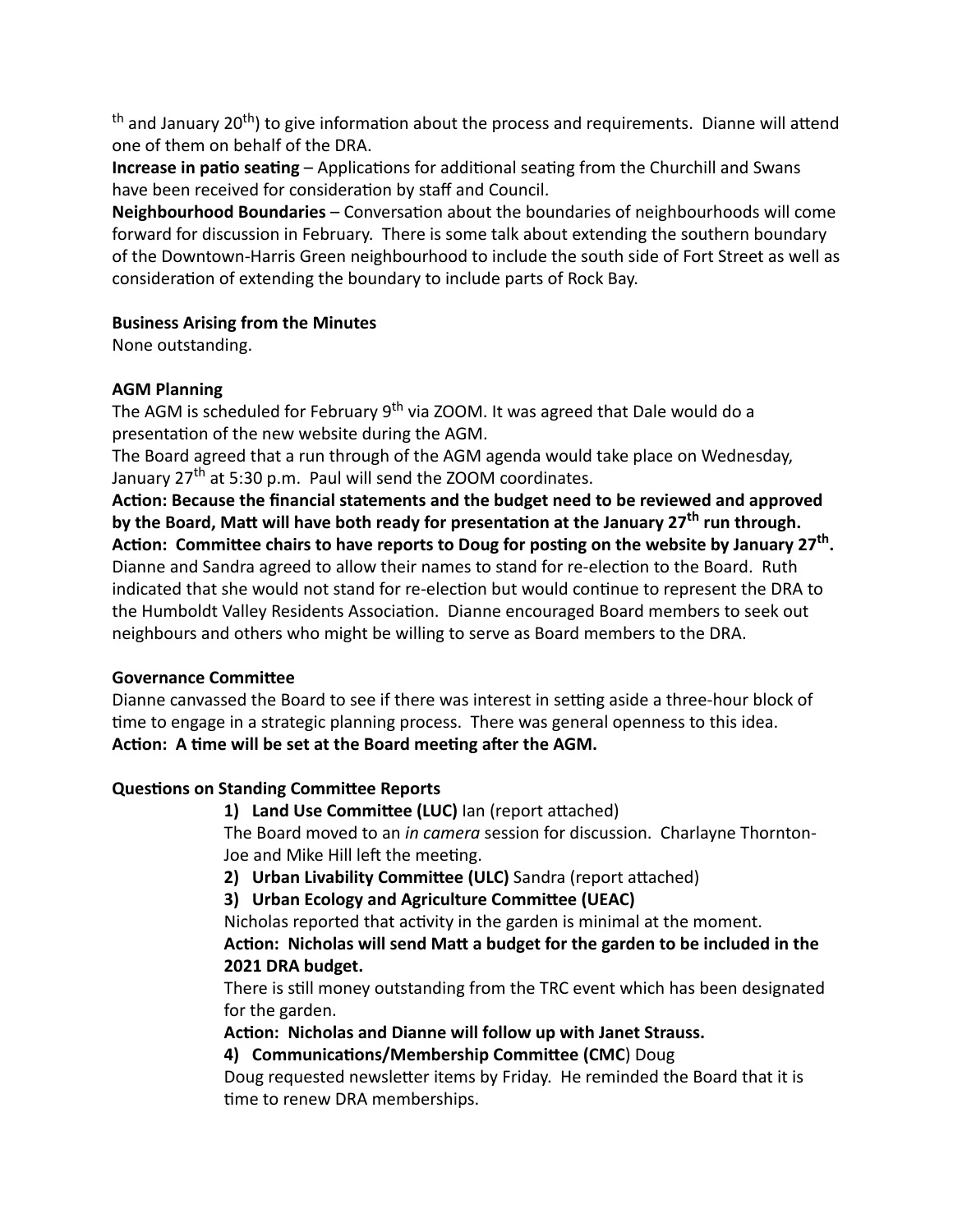**Motion: That DRA Board members not be required to pay the membership fee** of \$10 in acknowledgement of the volunteer time committed to the work of the organization.

**Moved:** Paul Gandall **Seconded:** Nicholas Harrington. **CARRIED** It was noted that donations are always welcome and Board members might choose to make a contribution to the organization at the time of renewing their membership.

**5) Community Engagement Committee (CEC)** Dale (report attached)

#### **External Meeting Reports**

### 1) Victoria Community Association Network (VCAN) Paul/Ian

Schisms in VCAN continue making movement forward on the issue of governance difficult. Paul is questioning whether joint action on specific issues is more effective to work together.

#### Action: Paul will connect Ian to Matt Dell.

**2) Late Night Advisory Committee (LNAC)** Paul

A Liquor Policy has yet to be developed by City staff making it difficult for the Land Use Committee to comment properly on applications for liquor licenses.

The meeting was adjourned at 7:20 p.m.

## **Next Meeting will be Tuesday, February 9<sup>th</sup> following the AGM.**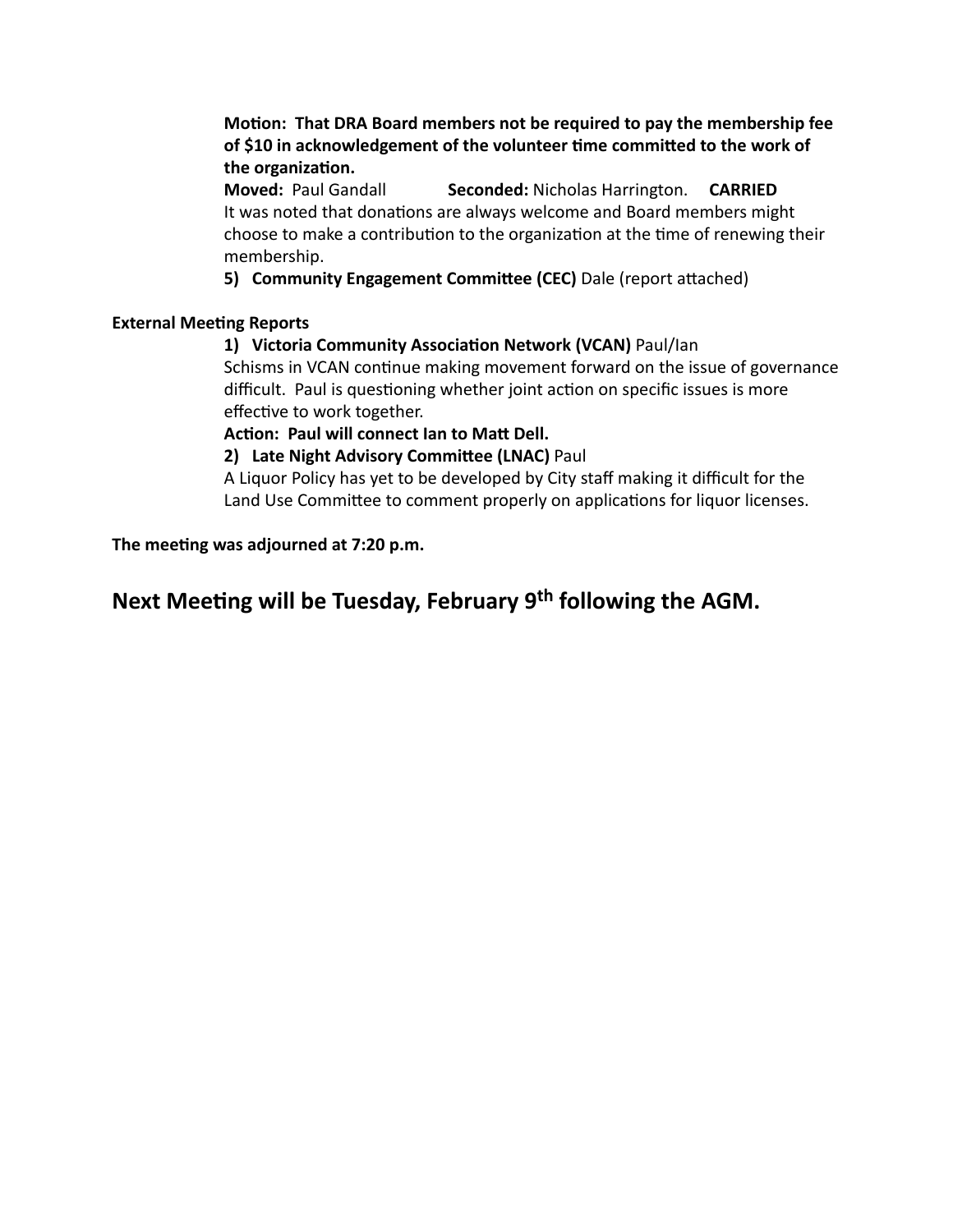# January 2021 Update

# **Downtown**

# **In Your Neighbourhood**

## **2021 Budget Input Wanted**

The City of Victoria is seeking the community's feedback on its 2021 Draft Budget. You're invited to read the plan or Budget Summary and *[complete](https://can01.safelinks.protection.outlook.com/?url=https%3A%2F%2Fengage.victoria.ca%2F&data=04%7C01%7Cmhill%40victoria.ca%7C8a31c3cb12e7462b325e08d89bb74eea%7Cd7098116c6e84d2a89eedb15b6c23375%7C0%7C0%7C637430558894363640%7CUnknown%7CTWFpbGZsb3d8eyJWIjoiMC4wLjAwMDAiLCJQIjoiV2luMzIiLCJBTiI6Ik1haWwiLCJXVCI6Mn0%3D%7C1000&sdata=MNUfUNmClrbFmpqt04y9ZPTMiG5T91byJbtWikYsk6M%3D&reserved=0) an online survey*. Plan to participate in the City's Virtual Budget Town Hall, an interactive event that will be webcast live on Wednesday, January 13, 2021 at 6:30 p.m. Starting Monday, January 4, the community will be able to submit questions and comments on Twitter (#victownhall), through an online form or by telephone. You can then tune in to the live webcast for the answers.

### **Community Virtuals**

The City is continuing with the [Community](https://www.victoria.ca/EN/main/residents/neighbourhoods/community-virtuals.html) Virtuals presentation series in 2021. The first will be "Engaging Your Neighbours" on Wednesday, January 20 from noon to 1:30pm. If you have a great idea to improve your neighbourhood, but are not sure how to get feedback and support from your neighbours, join this panel to get tips from City engagement staff and community groups who have recently engaged their neighbours in the process of applying for City funding.

### **New Councillor Elected**

Stephen Andrew was elected as a new Victoria Councillor in December with 6,937 votes. The nearest other candidates were Stephanie Hardman with 3,783 and Roshan Vickery with 603 votes.

Council will consider the appointments of Councillors to neighbourhoods for the balance of their terms at their January 14 Committee meeting.

### **Neighbourhood Association Coordinators**

On December 3, Council approved a motion relating to providing funding for neighbourhoods without community centres that will inform budget deliberations on January 15, 2021. Specifically:

- 1. That Council direct staff to report back on a potential funding source for \$20,000 for a part-time coordinator for the Downtown Residents Association, North Jubilee, South Jubilee, Rockland and North Park Neighbourhoods as a one-year pilot with a final report on the utility of the coordinator position to be provided at the end of the pilot.
- 2. Forward this motion to the Victoria Community Association Network (VCAN) for their feedback

## **Call To Be Calm**

Artist in Residence, Kathryn Calder is inviting those in need of calm and joy in their day to call the new 1-877-2BE-

CITY OF VICTORIA | Downtown Neighbourhood Councillor: Charlayne Thornton Joe cthornton-joe@victoria.ca Neighbourhood Staff Contact: Michael Hill [mhill@victoria.ca](mailto:mhill@victoria.ca)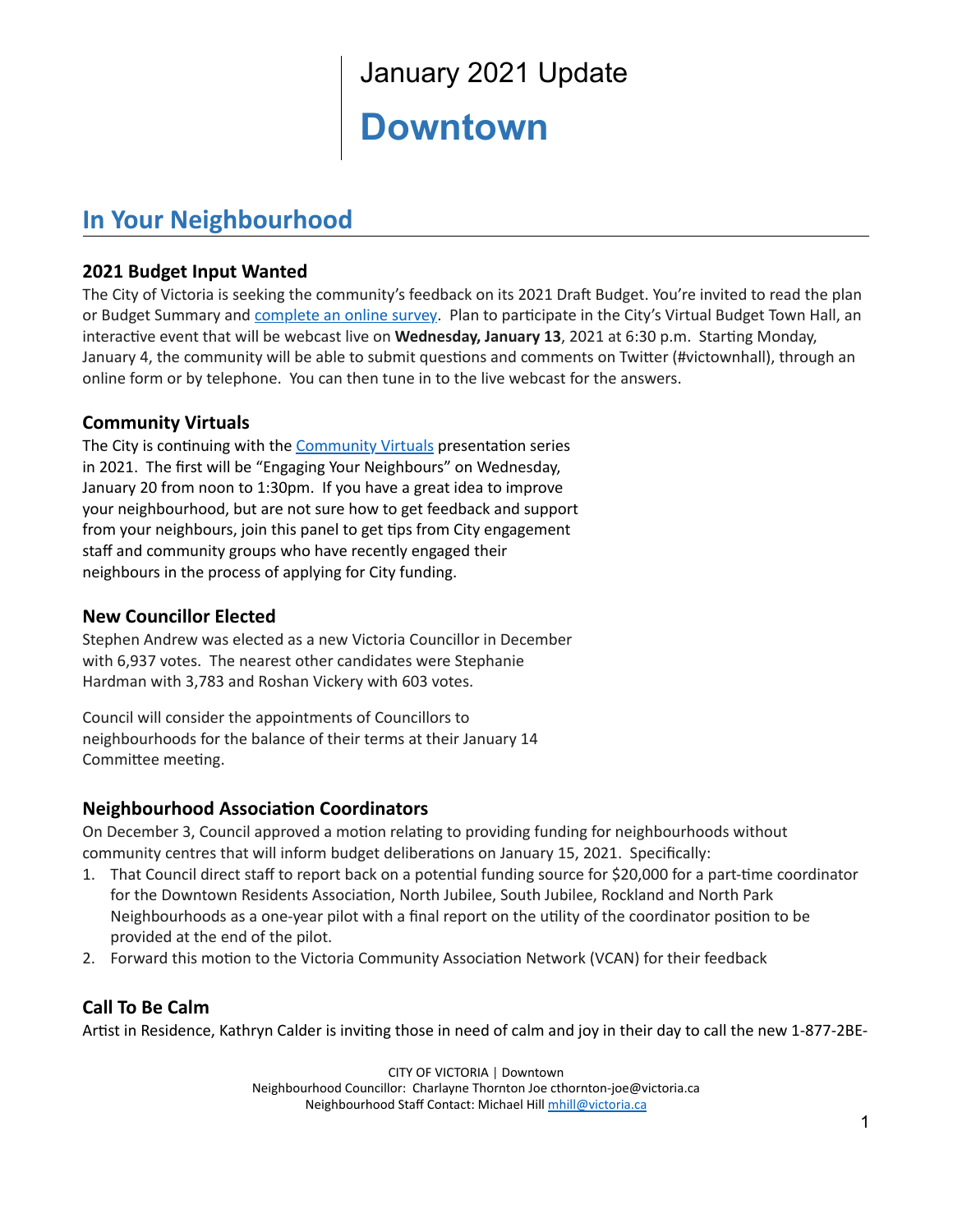# January 2021 Update **Downtown**

CALM toll-free hotline. Individuals can experience the toll-free phone line by dialling up and choosing from

a rotating selection of soothing auditory experiences, including music from Canadian artists, nature, poetry, children's laughter, meditations and Indigenous stories and songs. Learn more about the 1-877-2BE-CALM project and how to submit a recording of your child's laughter at [victoria.ca/becalm](https://www.victoria.ca/EN/main/residents/culture/public-art/artist-in-residence-keep-art-in-mind-program/1-877-2be-calm-project.html).

#### **Do U Need A Bus Pass?**

The annual Youth U-Pass is now available for 2021. Youth between the ages of 6-18 years of age living in the municipality of Victoria are invited to apply for a free BC Transit Youth U-PASS valid from February 1 to December 31, 2021. The U-PASS allows youth to travel for free to school, work, shopping and recreation on the Victoria Regional Transit System. Learn more at: [victoria.ca/transit](https://can01.safelinks.protection.outlook.com/?url=https%3A%2F%2Fl.facebook.com%2Fl.php%3Fu%3Dhttp%253A%252F%252Fvictoria.ca%252Ftransit%253Ffbclid%253DIwAR3fket0VINPdego44xKFjnli5oWzPtjfivYAT6sjYuPsbxKnYdW1kZF7wk%26h%3DAT3p0fxrwAIBE0iMG19NtUKm-jwMHC_B-f4bt7V8zytrITq5ic5Vm4XI_pGUS1MEx0d7PRvoszlq9b62ywX2Srvs8hgsuDuRX1IOBlXLYG0av47p3LTYmCDQZm-clvrCIA%26__tn__%3D-UK-R%26c%255b0%255d%3DAT3_MOJ3awHI3En-uycz4M6ppEajt08Fg-BZGNvswFokcMAbrBc4qatkFGtUA9UjbVih2vMtqtkAfhhkYqT4gpaPu8vzaORhLP4vxye-SzFGDJfPT5i9qfAFZQi5FgGMwZb0Mb9vrcO8Ci2G8Vi6OKLCRv-bdiFzyKhqBdpYjD_1Yh4hnTOgj8w1PRu2P7Hkr9ChTGNx4w1D32SdGUlpXQ&data=04%7C01%7Cmhill%40victoria.ca%7C3a219c07fb1c4c42e97308d8a2161858%7Cd7098116c6e84d2a89eedb15b6c23375%7C0%7C0%7C637437563083626506%7CUnknown%7CTWFpbGZsb3d8eyJWIjoiMC4wLjAwMDAiLCJQIjoiV2luMzIiLCJBTiI6Ik1haWwiLCJXVCI6Mn0%3D%7C1000&sdata=r7xQcdYtwhBiZabs8C1QVjsa2Uc1ZIQYfogrsmLrFrU%3D&reserved=0)

#### **Community Grants Available**

The City is accepting applications for **[Strategic](https://www.victoria.ca/EN/meta/news/news-archives/2020-news/now-accepting-applications-for-strategic-plan-grants.html) Plan Grants until January 31.** In 2021, \$500,000 in funding is available for projects that are directed towards projects supporting the achievement of the City's Strategic Plan. There are online workshops on January 13 and 20 at 9am to learn more about the grant program. To sign up to participate, email [grants@victoria.ca.](mailto:grants@victoria.ca)

The Great Neighbourhood Grant program closed at the end of 2020 with over 50 grants awarded with a total of over \$184,000 in funding. The City will be accepting applications again in April after a review and report to Council.

### **Speed Reduction**

Council has resolved to pursue a reduction in the City's default speed limit. After reviewing a staff [report](https://pub-victoria.escribemeetings.com/filestream.ashx?DocumentId=62575) on January 7, Council directed staff to finalize any outstanding stakeholder engagement and, pending approval of resources through the 2021 Financial Planning process, prepare an application to participate in the Motor Vehicle Act Pilot Program to reduce default speed limits on local roads without a continuous centre line in the City of Victoria from 50 km/hr to 30 km/hr as per the 2019 – 2022 Strategic Plan.

#### **Neighbourhood Boundaries**

Council has resolved to allocate a portion of a Committee of the Whole meeting in February 2021 to have a discussion about reconciling issues in neighbourhood boundaries. Any input into their discussion should be considered and submitted prior to then. The specific date has not yet been confirmed.

### **City Council Meetings**

Committee of the Whole meets on January  $Z$ , 14, 21 and 28th at 9:00am with Council meetings following Committee meetings.

> CITY OF VICTORIA | Downtown Neighbourhood Councillor: Charlayne Thornton Joe cthornton-joe@victoria.ca Neighbourhood Staff Contact: Michael Hill [mhill@victoria.ca](mailto:mhill@victoria.ca)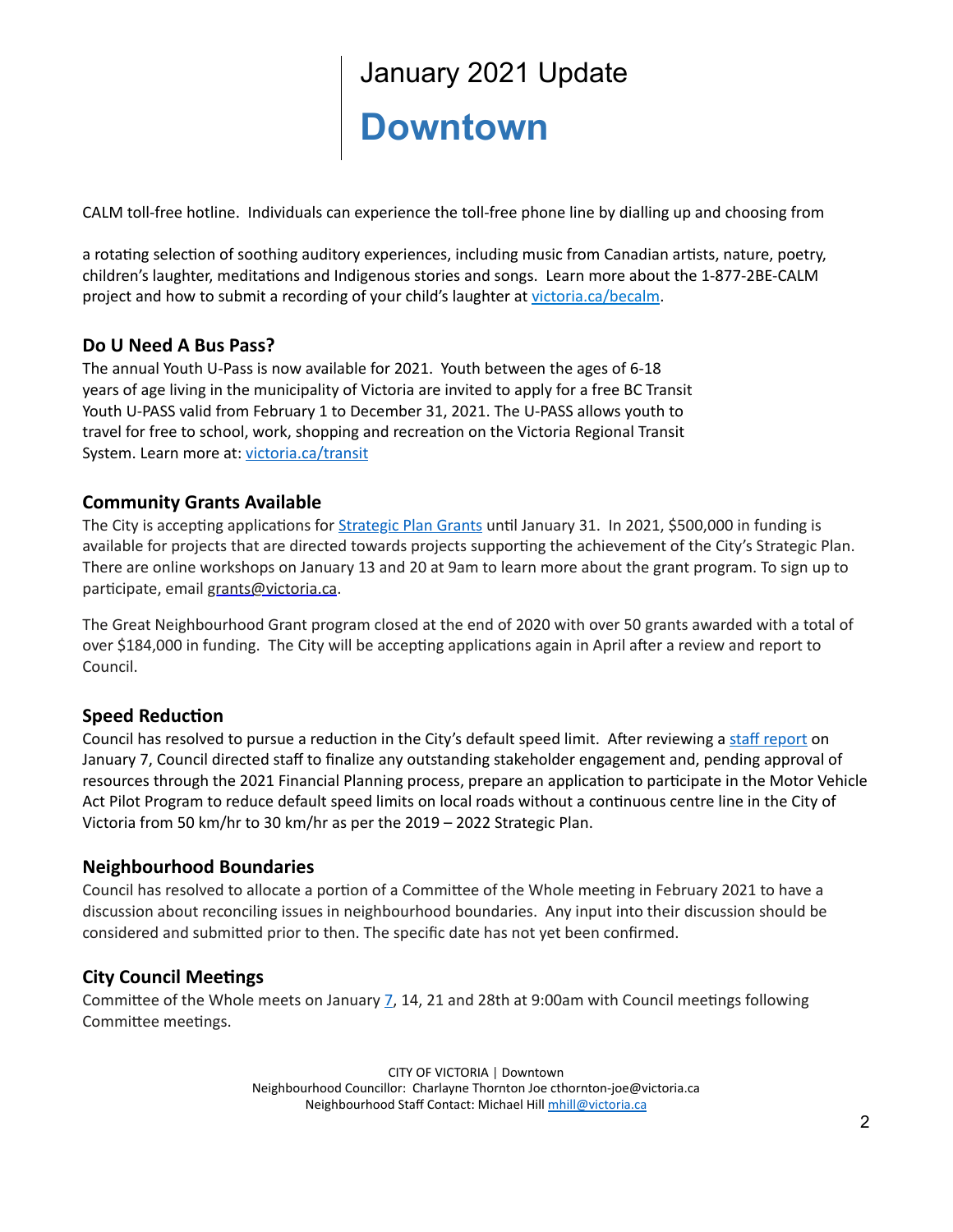Governance Committee Report – January, 2021

AGM: The 2021 AGM will be held on Tuesday, February 9, using Zoom. 1. The first meeting of the Board will be held immediately following, to elect the Executive for 2021. **Please plan to attend to ensure we get quorum.**

Some items need to be attended to, in advance:

- a notice must be sent to all members by no later than January 22, and should also be posted on our website. (Doug, as chair of the Communications Committee, can you do this?)
- committee chairs are asked to file their reports in advance of the meeting, to be posted on our website, and to be available at the meeting to answer any questions on the reports, so **all Committee chairs need to get their reports in, ideally by January 22 and by no later than February 1**.
- Board members whose terms are expiring (Ruth, Sandra and Dianne) are asked to confirm if they will stand for re-election.
- Board members are asked to encourage other members to consider standing for nomination to the Board.
- Strategic planning session: what is Board members' interest and 2. availability to attend a strategic planning session in late February or March by Zoom, and whether we need/should have the session moderated/facilitated by a non-Board member.
- A letter has been sent to the Mayor and Council, requesting \$47,000 be 3. allocated to the DRA in the 2021 budget (in addition to the base grant funding) in order to hire a part-time employee. Council will deliberate in the coming months and typically sets the budget (and tax rates) in May. The outcome of the request will be reported when known.
- An application for a strategic grant for a similar amount and purpose will 4.be submitted by the end of January. An independent panel first considers all the applications in the context of the City's strategic plan, and makes recommendations to council at the end of April. With a high level of submissions (and competition) for these grants, typically not all applications are funded, nor is 100% funding granted. The outcome of the application will be reported when known.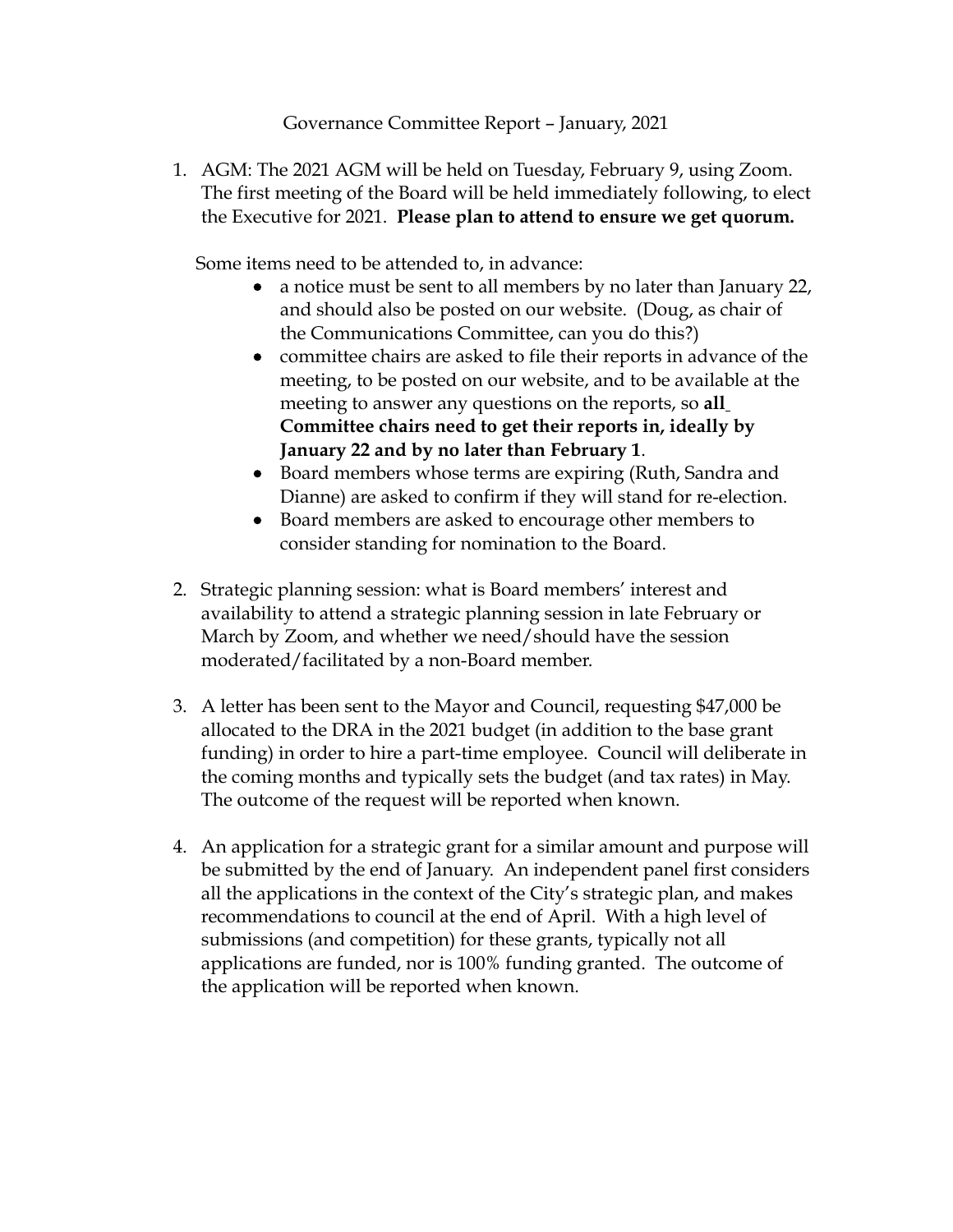#### **2021 JAN Project List for Board Meeng DRA** Land Use Committee **08 JAN 2020**

City of Victoria Development Tracker: https://tender.victoria.ca/webapps/ourcity/prospero/search.aspx

#### Blue font=new content

#### **LUC: Current**

- 550 Pandora Chinese Freemasons Housing Society & M'akola Devt Services with 1. architect Alan Lowe - Rezoning with an OCP Amendment (OCP Amendment not listed on the Devt Tracker) for a 5-storey, 36-unit affordable-housing rental apartment building with 2 ground-floor commercial retail units. Proposed 3.62 FSR above 3.0 permitted with height of 16.17m above 15m permitted. Proposal includes 44 Class 1 bike spots required but not the 6 Class 2. Creation of affordable housing units will be funded by BC Housing but operated by Chinese Freemasons Housing Society. Status: Staff Review of Revised Plans 11 Sept 2020. Pre-CALUC meeting held on 15 Oct 2020. CALUC letter to be written and sent. The 30-day opportunity for pubic comment opened on Devt Tracker on 07 Dec 2020. City notifications were not sent out in a timely manner to meet the deadline, so they sent out a revised notice and the deadline for public comment has been extended to 22 Jan 2021.
- 2. 1140 Government Street Application for a Structural Change to increase Occupant Load for The Churchill's Liquor Primary Licence from 90 to 144 (within the building) with no changes in hours of operation (11am-1am Mon-Sat and 11 am to 12 am Sun). Application is going to Committee of the Whole on 14 Jan 2021 with staff recommendation to approve. No public notification was sent to the LUC on this application. Instead the item was discovered on the online agenda for CotW.
- 3. 1150 Douglas, Bay Centre Liquor Distribution Branch Rezoning Application to permit the use of a Storefront Cannabis Retailer for commercial space along Fort St. DRA LUC letter sent 19 Oct 2020 supporting Staff recommendation to decline due to proximity rules. Status: Scheduled for Public Hearing 14 Jan 2021.
- 4. 901 Gordon St Vikram Sachdeva in partnership with the Songhees Nation Rezoning Application to permit the use of a Storefront Cannabis Retailer. Applicant notes that 901 Gordon Street is within 150 m from a school and 350 m from another Cannabis store. DRA LUC letter sent 19 Oct 2020 supporting Staff recommendation to decline due to proximity rules. Approved at CotW on 22 Oct 2020. Status: Scheduled for Public Hearing 14 Jan 2021.
- 5. 510 Pandora Ave UVic /Swans Pub- Notice of application to Liquor and Cannabis Regulation Branch for a structural change to a liquor primary licence to increase the occupant load from 171 to 282 people with no adjustment to the existing hours of 9:00 am – 2:00 am daily. Response requested by City on or before 04 Jan 2020.
- 1150 Cook St, Pluto's Dan Robbins & Fraser McColl Development Permit with **6.**Variance. Dominant response was that it's an attractive project but at 16 storeys (+1 from previous version), it's over the 10-storey height limit that defines the density for the R-48 zone and the proposed density (now 7.78 not 8.98 FSR) is significantly above the OCP maximums. 129 units with 41 parking spots and 157 bike parking. Pluto's has had lease extended to Mar 2021. Presented at ADP on 22 July 2020. Revised plans posted to Devt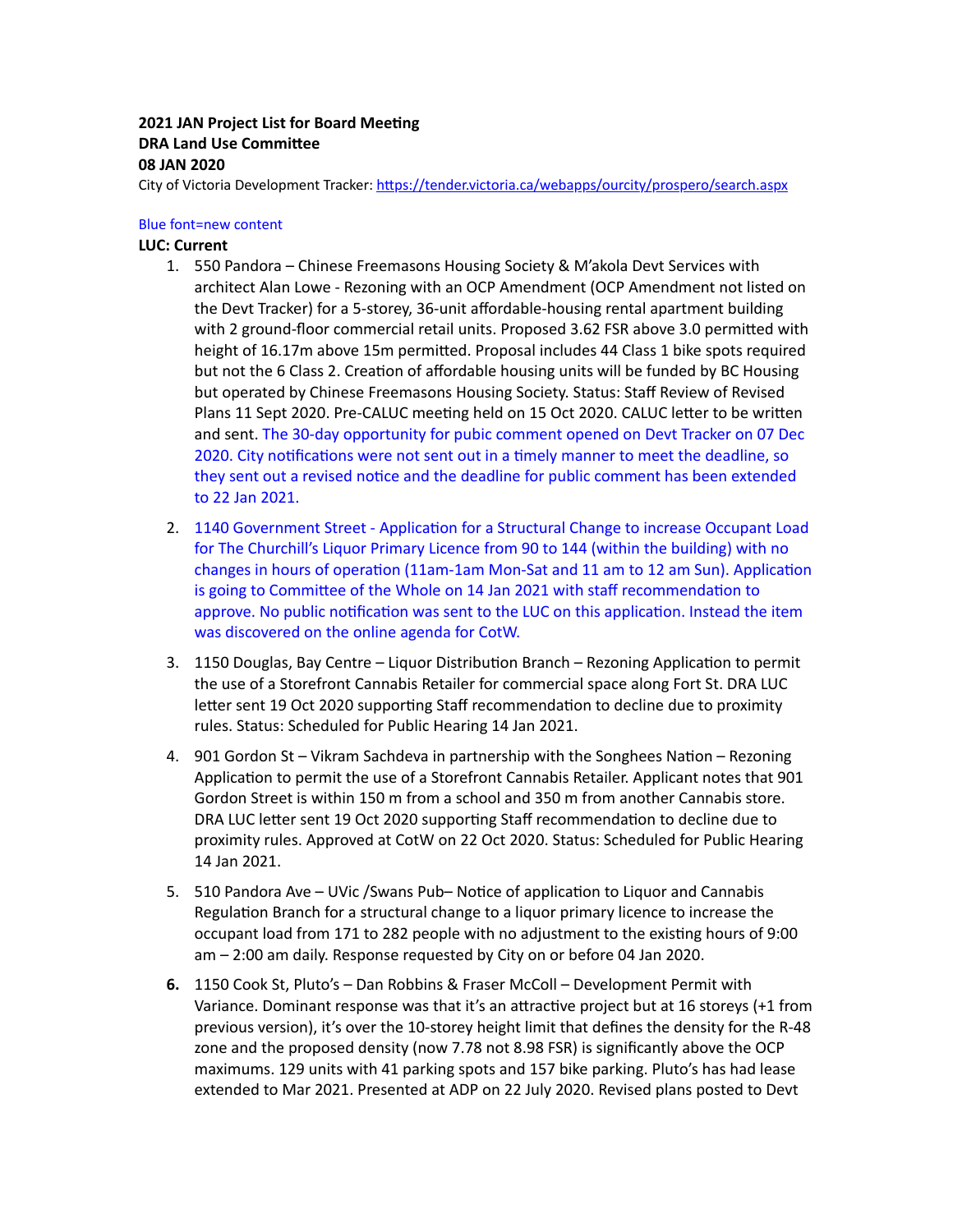Tracker 06 Nov 2020. Most recent LUC letter submitted 16 Sept 2020 based on previous plans. At Committee of the Whole on 26 Nov 2020 the project was referred back for staff review to address a number of items including a point-by-point response to the DRA concerns. Status: Revised plans posted to Devt Tracker 30 Dec 2020. Will be reviewed by the LUC for responses to concerns raised about the project.

- 7. 975 Pandora, Seventh Adventist Church Townline Rezoning and BP for 121 residential rental units ranging from studio to 5-bdrm (including pods) in 15-storey/44.65 m (prev 16) tower at 5.46 FSR (prev 5.497) with ground floor commercial. Vehicle parking at 118 (req 113) with bike storage at 240 (req 162). There are 125 (prev 119) storage lockers. No retention of church building. CALUC letter submitted Mar 2019 based on 2018 submission. Project went to Advisory Design Panel on 25 Nov 2020. Status: Second set of revised plans posted to the Devt Tracker. Staff Review completed and With Applicant 18 Dec 2020.
- 8. 1045 Yates St, Harris Chrysler (Phase 1) Starlight Development Permit w Variance. Previous Plan included: 6-storey podium w 17 & 19 storey towers w 6:1 FSR. Rental for 510 residential units (incl 6 townhomes). Parking stalls on site 460 (103 commercial/visitor and 357 residential) & 680 bike parking. Revised plans were posted 12 Nov 2020 and Under Staff Review. Status: Scheduled for City's Advisory Design Panel on 16 Dec 2020 but meeting was cancelled due to lack of quorum.
- 9. 1106 Blanshard St, Montrose Winter Garden Hotel David Fullbrook with D'Ambrosio Site Specific Zone and OCP amendment for Core Business area density. Plan to develop NW corner of Blanshard and Fort. Project proposes tower design for low staff (Airbnb) style hotel. Density requested 6.39:1 from 3.0:1 allowed and requested height of 65.93 m from 43.0m allowed. The remainder of the block, The Montrose Building, will be designated heritage and maintained with residential and small CRUs (which are being renovated as vacancies arise). CALUC meeting held on Wed 29 Jan at 6:30 pm at the Christ Church Cathedral Chapter Room. Zoom meeting with CALUC members took place on 12 Nov 2020 to present revised plans. Staff Review of Revised Plans as of 20 Nov 2020. Status: Scheduled for City's Advisory Design Panel on 16 Dec 2020 but meeting was cancelled due to lack of quorum. CALUC letter is being drafted.
- 10. 749-767 Douglas, Apex Site Telus w Aryze Rezoning for new office building with an OCP amendment for density concurrent and DP w Variance for new office building. On 04 Aug 2020 LUC members met with applicant's rep to review early plans and discuss options for process for a virtual CALUC-type meeting. Another meeting will be required to review revisions and discuss missing information. However, the applicant has not followed up with additional information. Project went to ADP on Wed 23 Sept and was approved with minor design changes recommended (eg. change signage above Empress, wood added to the soffits, etc). The 30-day window for public comment began 02 Oct but CALUC received public notice 2 weeks later. The City has subsequently provided the DRA LUC with public comments that were collected through the Development Tracker. Status: Revised plans submitted and under staff review 04 Dec 2020.
- 611 Chatham St Nicola Wealth Real Estate Development Permit with Variances. LUC 11.members met with David Fawley and Guadalupe Font of Denciti Devt Corp (applicant's reps from Van) on 12 Aug 2020 to discuss the project. Applicant proposes 5-floor 274 (formerly 250) unit market rental residential with ground floor commercial on 1.5 acres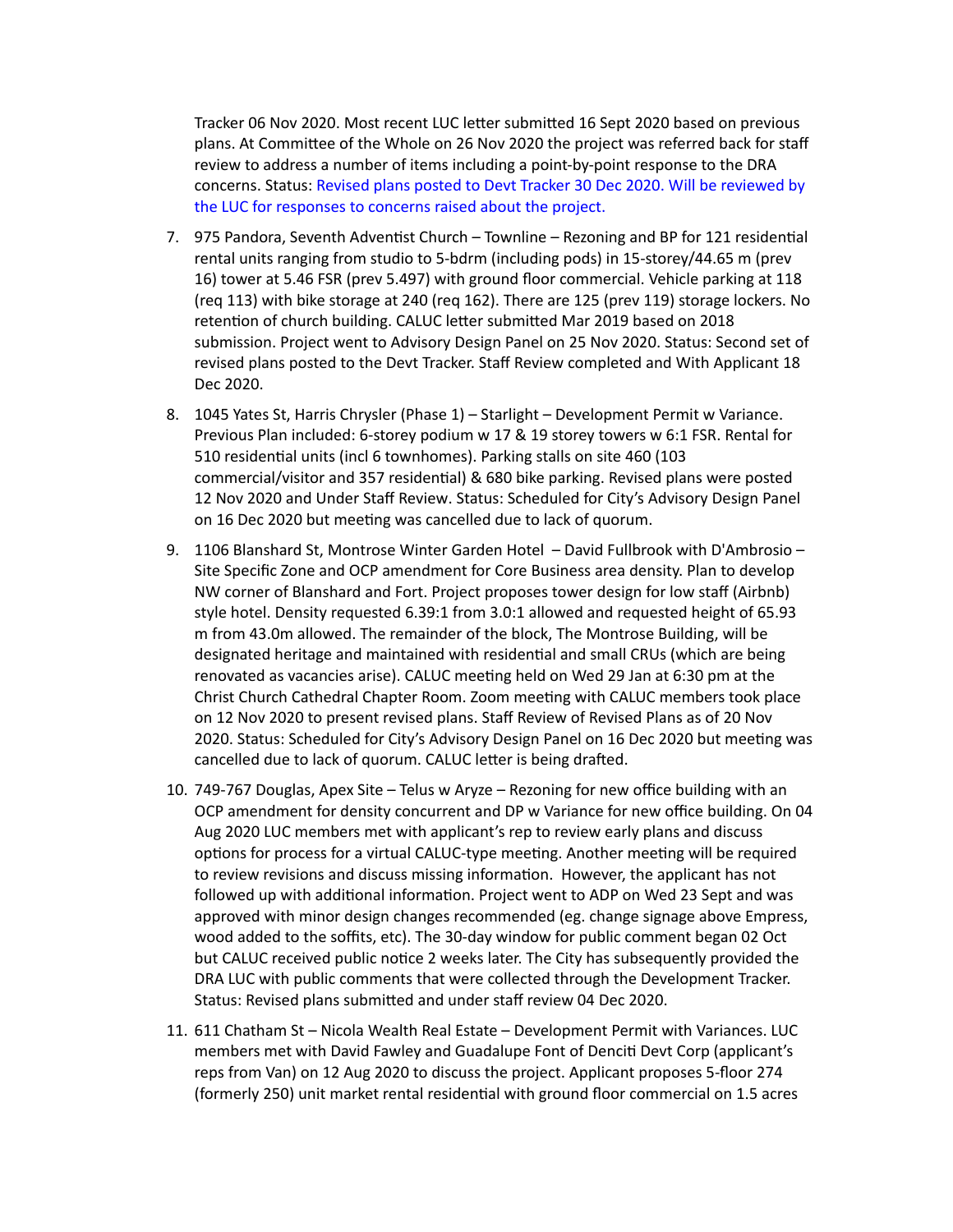over 9 lots facing Chatham, Herald and Government Sts. Variance for height requested from 15m to 17.34 m for Herald St and 15.81m for Chatham. Status: Application Review by City Complete and now With Applicant. 30-day notice period for comment ended 04 Nov 2020. LUC letter submitted to City on 30 Nov 2020.

- 12. 1244 Wharf St, Yates Block Robert Fung & Cascadia Architects. Heritage Alteration with Variance application for exterior alterations (changes to existing windows and addition of new windows, changes to entrance door locations, building material changes, and an addition of a new rear balcony). Proposed renos include creation of 22 residential units on the upper two levels with related storage uses below Wharf St, reno of the existing commercial retail units at the Wharf St level, and the creation of new harbour facing commercial retail units at the lower two levels. Well received by Heritage Advisory Panel. Concurrent Rezoning file: REZ No.00739. Status: Staff Review of Revised Plans as of 20 Nov 2020.
- 13. 1205 Quadra Starlight Rezoning and OCP Amendment for two sites on the south side of Yates btwn Quadra & Cook: 1.35 hectare full 900-block Yates and the 0.63 hectare eastern half of the 1000-block Yates, 1045 Yates. FSR 6.0. Status: Revised plans posted and Under Staff Review as of 19 Nov 2020.
- 14. 579-585 Johnson St Hartwig Industries w Studio 531 architects BP with Variance. Two different massing studies have been presented and both exceed the 15m maximum height permitted by the zone so applicant would seek a variance. Site meeting with CALUC took place on 10 Nov 2020. Project went to Heritage Advisory Panel 08 Dec 2020 to discuss two different massing proposals in addition to a Zoom meeting with City, Applicant and DRA reps on 02 Dec 2020 to review and discuss proposals. Many concerns were voiced regarding the approaches being offered and how they do/do not conform with Old Town guidelines and policies.
- 15. 535 Yates Five Star Permits Development Variance Permit application to vary the sign bylaw. The Sign By-Law for Old Town prohibits signage about the sill of the second storey of buildings. The intent is to avoid a proliferation of signs on the facades of historic buildings. 30-day notice period for comment ended 04 Nov 2020. Letter submitted 23 Oct 2020. Declined unanimously at CotW 27 Nov 2020.
- 16. 504 Herald, Herald St Brew Works Mike and Lee Spence Development Permit with Variance: Applicant seeking a permit to construct a rooftop patio with an occupancy of 99 additional liquor primary seats; bringing total occupancy to 277 from the previously approved 178. Anticipated use is not included in this application; only construction. Letter sent 20 May 2020. Status: Proceed to Council for Public Comment as of 21 May 2020. The Opportunity for Public Comment has been put on hold and will proceed with amendment request to Liquor License as of 16 Oct 2020.
- 17. 1314 Wharf St, Northern Junk Reliance Properties Rezoning for the redevelopment of existing heritage buildings and a residential with ground floor commercial, mixed use addition, concurrent Heritage Alteration with FSR 3.39. CALUC Letter submitted 10 Sept 2019. Went to CotW on 11 June 2020. Council referred the application back to staff with the direction that the application adheres more to the heritage and old town guidelines. Revised Plans Posted 10 Aug 2020. Update Report on Rezoning Application & Heritage Alteration Permit w Variances went to Committee of the Whole 17 Sept 2020. Referred to Public Hearing Status: Will be scheduled for Public Hearing as of 01 Oct 2020.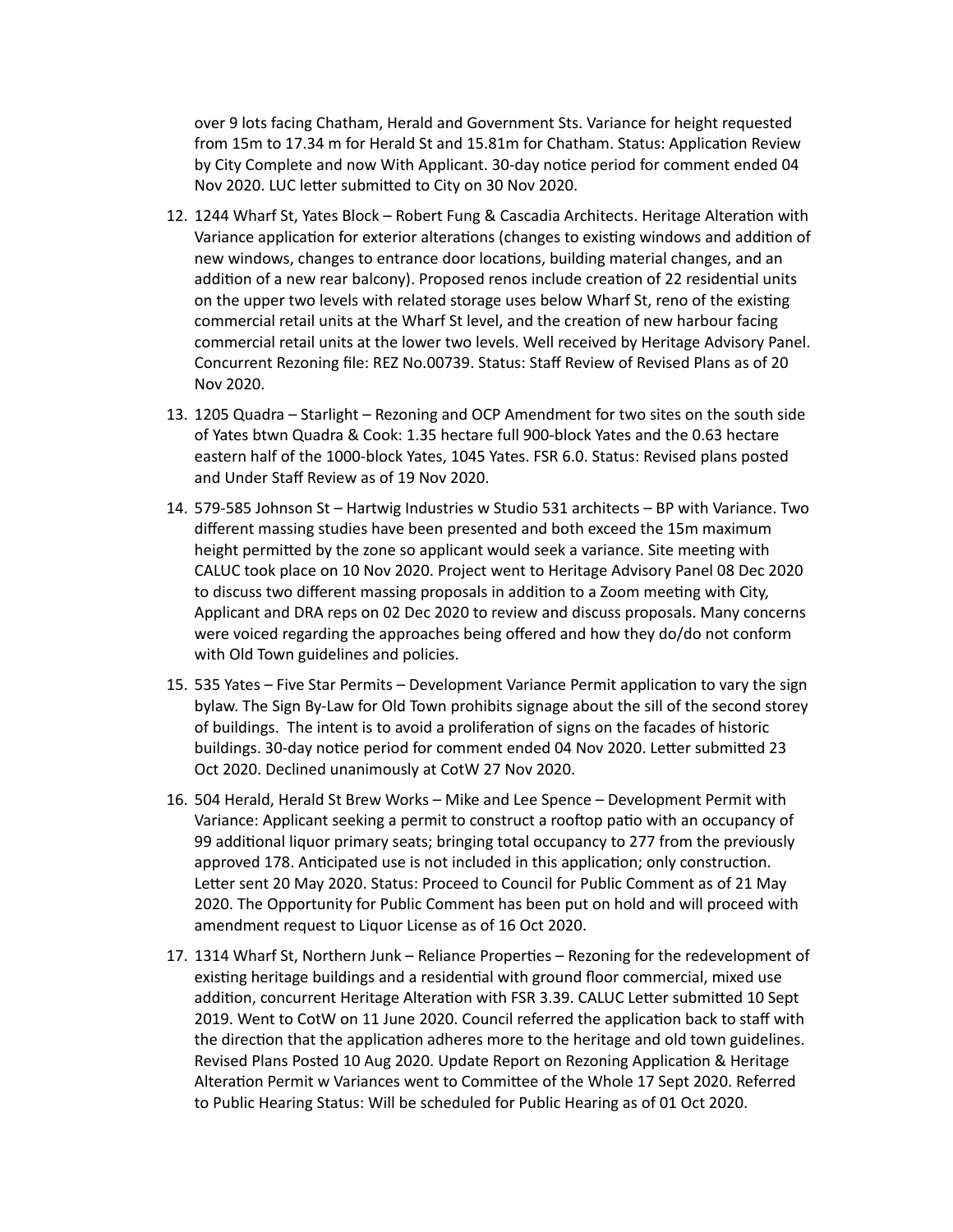- 18. 1244 Wharf St, McQuade's Building Robert Fung & Cascadia Architects. Rezoning application to allow for hotel use. No additional storeys being requested. Heritage designated building. Will apply for TIP. Includes substantial rehabilitation of the site through the preservation, rehabilitation and restoration of exterior and extensive reno of interior. Letter submitted to City on 28 Sept 2020. Status: Approved at CotW on 01 Oct 2020 and will be scheduled for Public Hearing.
- 937 View St Nelson Investments w/ de Hoog & Kierulf Development Permit with 19. Variance to build a 18-storey (from 15-storey or 45m to 54m) 267 (from 253) market rental units with parking for 0 (from 15) vehicles and 307 (from 172) bikes on R48 land and located in Fort St Heritage Corridor using pre-fabricated components. Proposed FSR 7.95 (from 7.27). Several setback variances are sought which negatively effect livability. Applicant is not proposing to rezone away from R-48 zone. Key messages from City staff report regarding previous plan: "still have major concerns with the overall massing, form and character of the proposed building. Although the initial 2017 submission still had challenges, the design had a few more consistencies with the design guidelines. The applicant was provided with a copy of the staff review based on the February 2017 submission for ease of reference.
	- Increase separation distances on east and south property lines.
	- Reduce the impact of shading on the public realm.

• Provide a radical redesign of the form and character of the building. Staff do not feel like the application sufficiently meets the design guidelines to warrant a review by the ADP. If the applicant chooses to move ahead without any significant changes, staff will take the application forward to COTW with a recommendation for refusal. However, staff commended the applicant in the submission of a market rental proposal that would contribute towards the City's housing targets. The proponent would prefer to move to ADP with a positive recommendation from Planning staff and is actively working towards support from all departments." LUC Letter sent 2 Feb 2020 based on 2019 plan. Status: With Applicant as of 25 Sept 2020. New letter to be sent.

- 20. 504 Herald, Herald St Brew Works Mike and Lee Spence Change to Lounge Endorsement for a Manufacturing Licence for 99-seat patio with hours of operation of 9am to midnight Sun-Thurs and 9am to 1:00 am Fri and Sat. Status: City Notice seeks input by 14 Oct 2020. Fourth letter re this project submitted 25 Sept 2020.
- 21. DCAP Review City Staff-led stakeholder engagement process. Ian has outlined many of the DRA LUC concerns regarding gaps and priorities. The process continued over Teams Meeting on 29 Sept 2020 where Staff presented Draft DCAP Design Guidelines and received initial feedback from the Technical Working Group.

#### **LUC: Ongoing and Active**

- 1. Develop a draft doc outlining guidelines for Heritage Corridors as referred to in the OCP, and as relevant to Fort St. Discussed at 12 Aug 2020 pre-CALUC meeting. A CALUC member is reviewing supporting docs.
- 2. 1010 Fort St Abstract Developments Rezoning for the development of a 13-storey building with ground floor commercial and 55 residential above with 7 vehicle parking and 97 bike parking spots. Proposed FSR 5.37. CALUC letter submitted 1 Oct 2019. Status: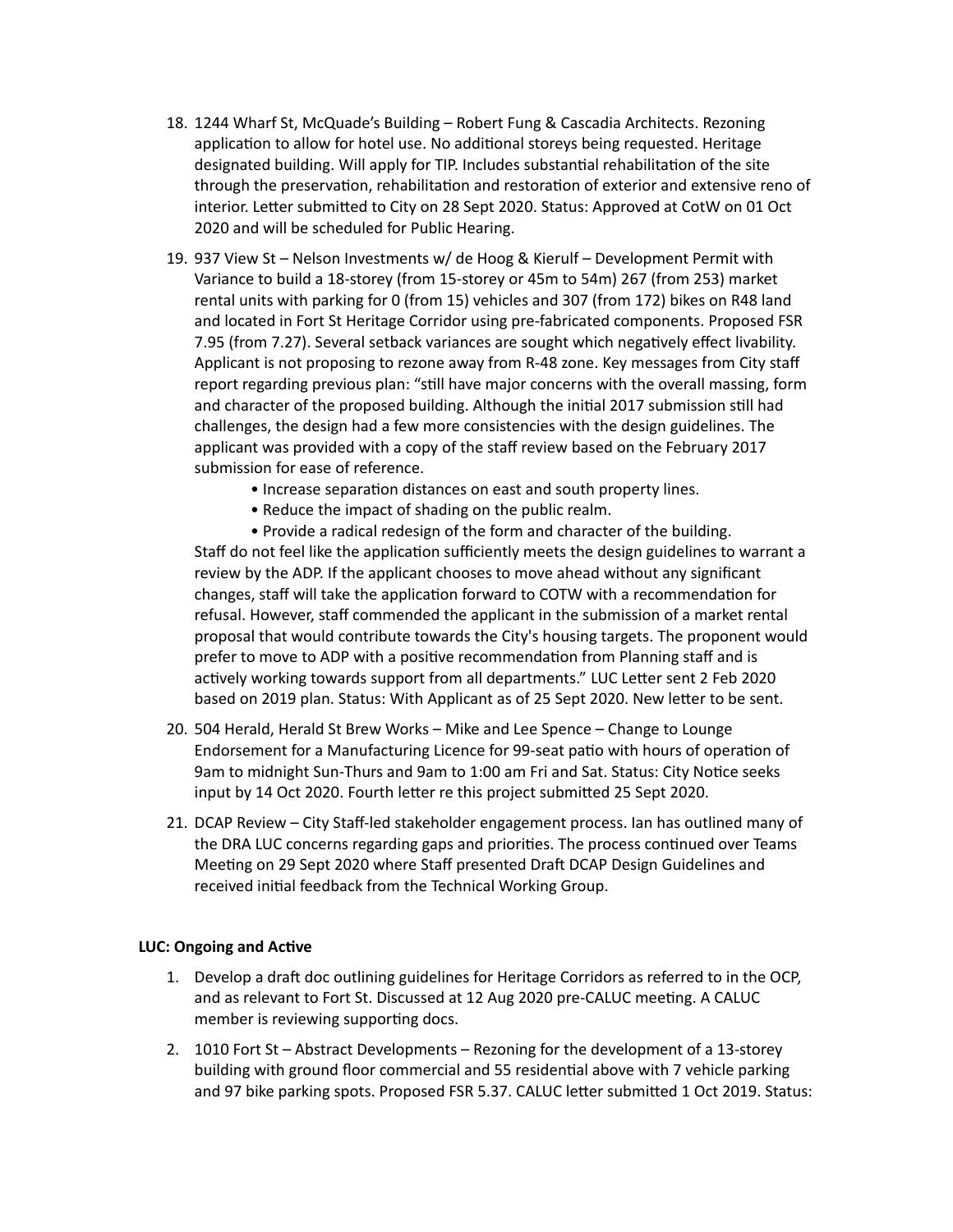Council on 2 July 2020. Referred back to staff to work with the applicant for possible 6 storey condo that complies with city requirements (heritage, planning, etc) with request from Council to pay the \$250k to affordable housing fund (a commitment made re Bellewood Park project) before 31 Dec 2020 deadline.

- 1124 Vancouver J. Gordon Enterprises Second CALUC held 06 Nov 2019 but 3. information presented was not complete. DRA LUC will postpone any additional CALUC meetings for this project until after the applicant gets approval by the Advisory Design Panel. CALUC letters submitted for both meetings. Status: Staff Review of Revised Plans as of 14 May 2020. The DRA LUC has not been contacted regarding changes and new plans have not been posted to the Devt Tracker.
- 900-block Yates, Market On Yates & Harris Green Village between Quadra to Vancouver **4.** and Yates to View, as well as the eastern half of the 1000-block Yates (mid-block to Cook) - Starlight Investments. Status: With Applicant since 21 Feb 2020. CALUC letter submitted to City 08 Mar 2020.
- 5. 777 Herald, Hudson Place One Townline Development Variance Permit for a height variance from the previously approved plans. Note: This project was granted a 3m height variance in 2018. Construction of this building is nearing completion. Status: Application Received and Review by City 20 Feb 2020.
- 6. 1312 Broad, Duck Block UVic Properties/Chard Rezoning, Development Permit and Heritage Alteration for 6-storey 139-unit hotel with ground floor commercial with FSR 4.0 (from 4.39). Includes an OCP amendment for a very significant increase in density offside of the Official Community Plan maximum densities for Old Town and best practices of Heritage Conservation. Status: On Thurs 06 Feb 2020, CotW voted to send this project to Public Hearing.
- 7. 700 Douglas, Bus Depot Bosa with James KM Cheng Rezoning to construct long-term rental with ground floor commercial. Status: With Applicant since 4 Oct 2019.
- 8. On 04 Jul 2019 at Committee of the Whole, Council unanimously passed the recommendation "That Council consider as part of the 2020 budget discussions the allocation of some new assessed revenue for parks and green space acquisition and amenities in neighbourhoods where development is occurring."
- 9. List of Community Amenities needed for Downtown Harris Green. Results from 2014 Town Hall Meeting were substantiated by comments on Social Media in 2020 outreach. Many other challenges and issues identified that were not related to amenities but have been noted. Will continue to collect and compile.
- 10. 1620 Blanshard, Gateway Green Tri-Eagle & Jawl Residential Temporary Use Permit to demolish the two-storey commercial building and provide 62 surface parking spaces. Staff recommendation to decline the TUP. Council approved the TUP but requested that the applicant work with Staff to explore the temporary use of the site for modular housing as opposed to parking. There will be another public notice circulated (for any TUP use) before it goes to Public Hearing. Status: Report Preparation by Planner since 14 Nov 2019.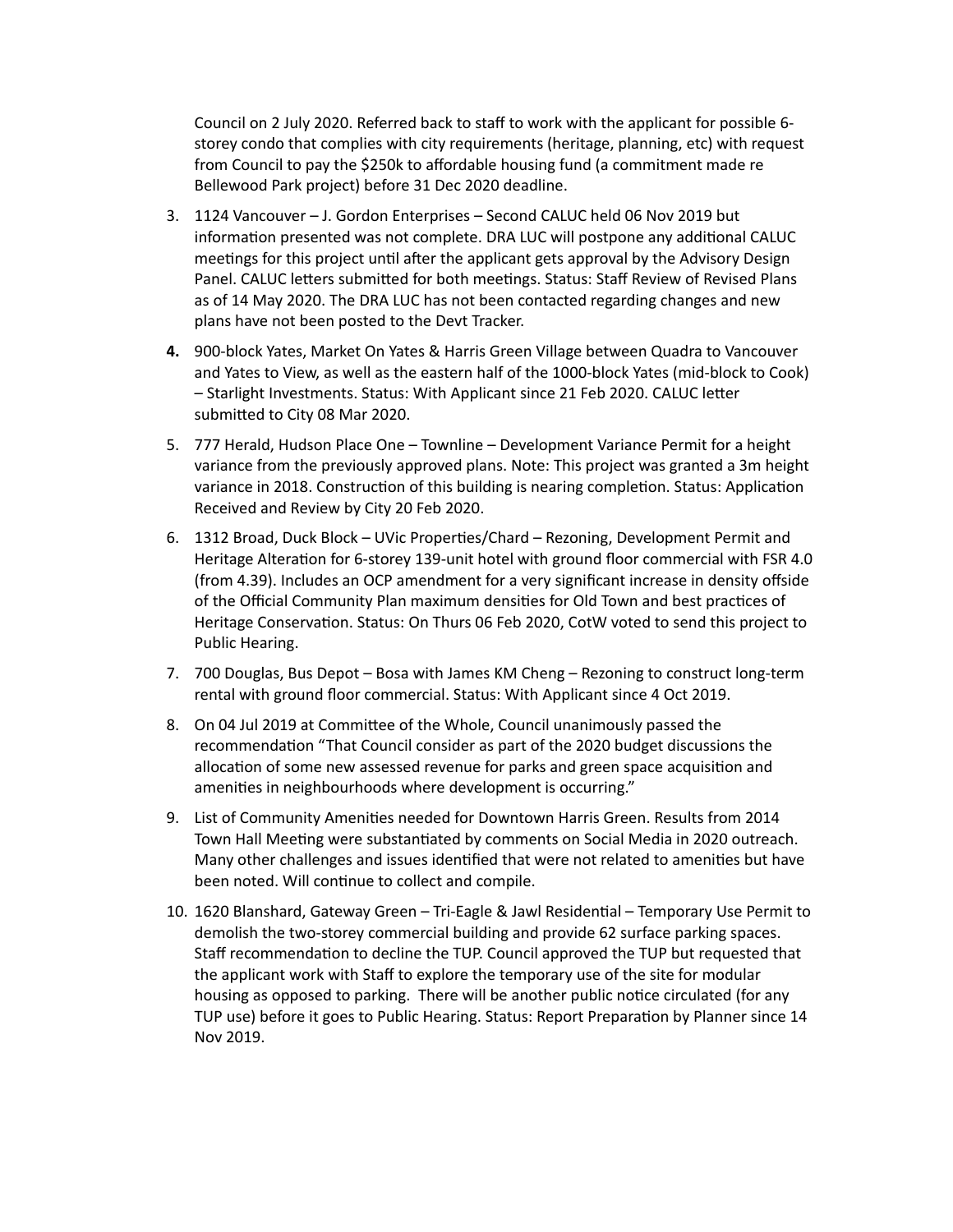January 2021 – Urban Livability Committee Report

A letter was sent to Mayor and Council supporting the call of North Park Neighbourhood Association to reopen the arena for sheltering. A response was received. The main part of it is as follows:

"The ongoing pandemic has reduced access to indoor shelters and supports for people experiencing homelessness, and due to physical distancing requirements, shelters are not able to offer the same number of beds they normally do. Consistent with advice of Public Health Officials, Council deferred enforcement of the 7 a.m. to 7 p.m. restriction on sheltering in parks. These bylaw amendments are written so that daytime sheltering will end 30 days after the provincial state of emergency ends.

There are no easy answers to the challenges we're facing but we will continue to collaborate with the provincial and federal governments, as well as community agencies, to find and secure more safe spaces for people to stay warm and dry. For example, the Community Wellness Alliance, co-chaired by Mayor Lisa Helps and Island Health, meets weekly to match people without homes with appropriate housing and corresponding supports.

While we work to end homelessness in our community, our focus is on managing sheltering in parks as safely as possible for everyone.

BC Housing is responsible for supportive housing in the region, and at the start of the pandemic, various City facilities were offered to BC Housing for use on a temporary basis but most were deemed unsuitable. However the City has been clear that we would like to see BC Housing work out an arrangement with the Save-On-Foods Memorial Centre operator to get the arena opened back up as temporary shelter as soon as possible. BC Housing and the GSL Group have recently begun discussions on this, but no firm decisions have been made at this time."

In the meantime, new tents have been set up in the parking lot of Royal Athletic Park after folk were flooded out of Central Park. (My question: Why did this situation happen?) Others continue to camp in parks throughout the city many with limited access to washroom facilities or food. COVID 19 has been found among the unsheltered population and non-profits are working to put protocols in place to deal with this situation.

The "Hey Neighbour" project to construct 30 units of shipping container housing (160 sq. ft per housing unit) is almost halfway to their \$500,000 goal. Despite the hype on the website, which is good for fundraising, the project will not meet the needs of those who are currently without housing. With no extreme winter protocol in place this year because of the pandemic, and with limited spaces available within the shelter system, many residents of Victoria will spend the remaining months of this winter living in tents.